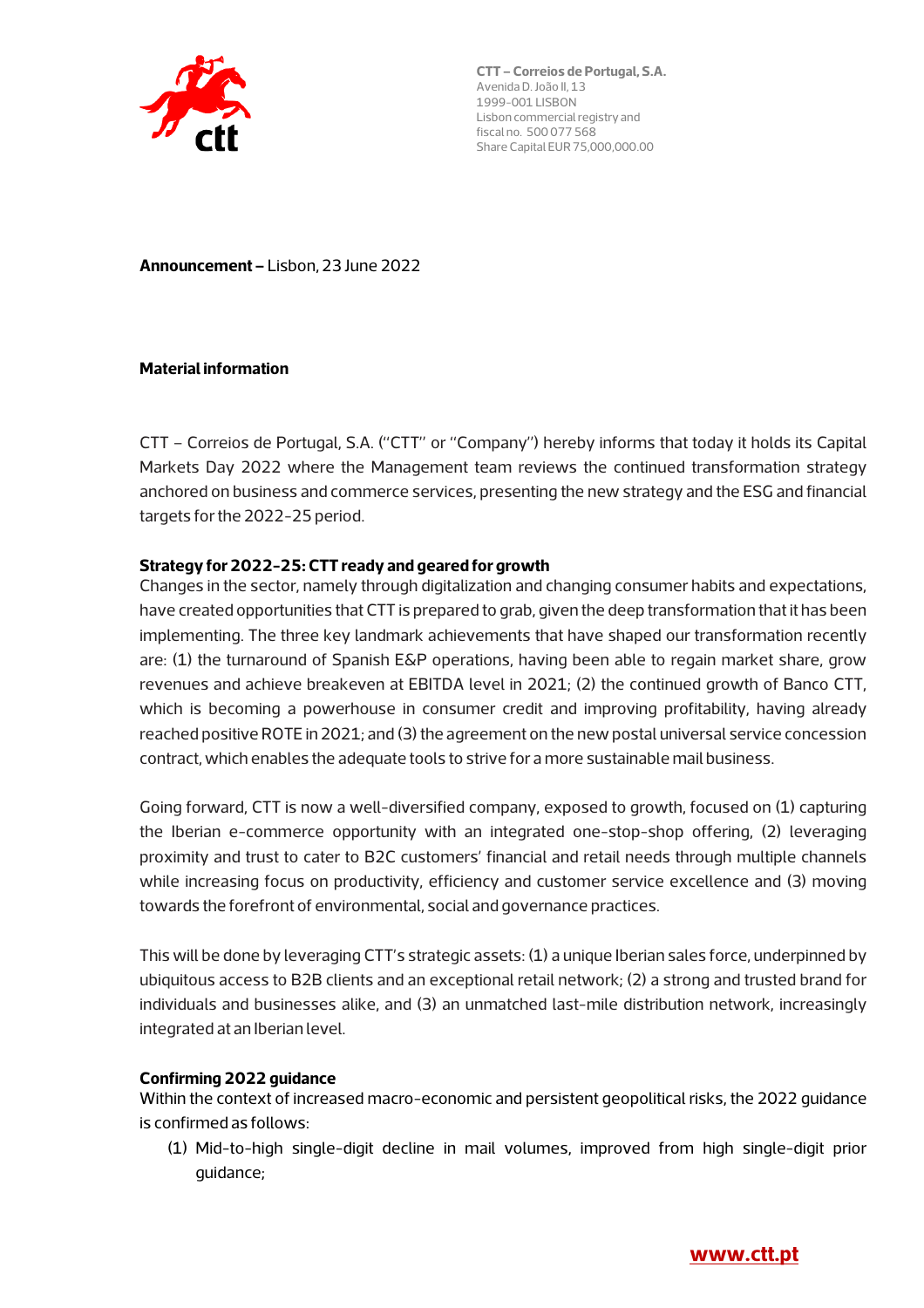

- (2) Low double-digit growth in Iberian E&P volumes, unchanged and subject to normalization of supply chains;
- (3) Mid-to-high single-digit revenue growth, unchanged;
- (4) Recurring EBIT in FY22 expected to be above €65m, and within the original guidance range.

The risk outlook is maintained as follows: (1) macro risks are relevant and persistent, namely, geopolitical uncertainty, inflation, cost of energy and raw materials and de minimis; (2) the COVID-19 pandemic continues to represent a relevant risk factor; and (3) there are also severe risks in the functioning of logistics chains, namely originated in Asia.

As referred to above, the revenue and recurring EBIT guidance reflect continued growth and transformation, notwithstanding a challenging environment.

## **Financial ambition and guidance for 2025**

Based on the outlined strategy, CTT will continue a transformation journey based on a profound reshaping of its business profile. Within that context, we will continue to invest in growth-oriented projects and aim at achieving sustained and meaningful growth until 2025, which should be translated to the following consolidated targets in 2025:

- (1) Revenue CAGR of 7-10% to achieve group revenues within the range of  $\epsilon$ 1,100m- $\epsilon$ 1,250m;
- (2) EBIT CAGR of 14-19% to achieve group recurring EBIT within the range of €100m-€120m, and
- (3) Group consolidated cumulative CAPEX of €160m-€180m for the period between 2022-25, equivalent to €40m-€45m per year, aimed at increasing the sorting capacity across Portugal and Spain, developing the lockers network in Portugal, developing IT to drive improvements in customer experience and efficiency and improving quality of service.

## **Key ESG targets for 2025 and 2030**

Over the past years, CTT has been taking a strong position across all ESG dimensions, with an emphasis in what regards its environmental performance. Moreover, CTT has placed already significant effort in reducing its carbon footprint, a key issue in the mail and express & parcels industry. As a result, (1) CTT reduced **20%** of global carbon emissions (direct and indirect) since 2013 and (2) **100% of electricity**  consumed by CTT comes from renewable sources. CTT has also been working across all other ESG dimensions, namely by: (1) actively promoting the well-being of its employees and improving the performance in road safety-related issues; (2) increasing the capillarity of its retail and logistics networks while at the same time driving the adoption of e-commerce in Portugal and Spain, and (3) improving the governance framework through the promotion of more regular engagement with stakeholders and through the active adoption of more comprehensive codes to regulate the day-today life of the Company.

Within this context, CTT aims to continue to be at the forefront of environmental commitment, while caring for CTT's people and the local community. This vision is translated into the following objectives:

1. Environmental: accelerate the decarbonization path to achieve **net-zero by 2030** with 100% of green vehicles in the last mile, and 50% of green last-mile vehicles by 2025;

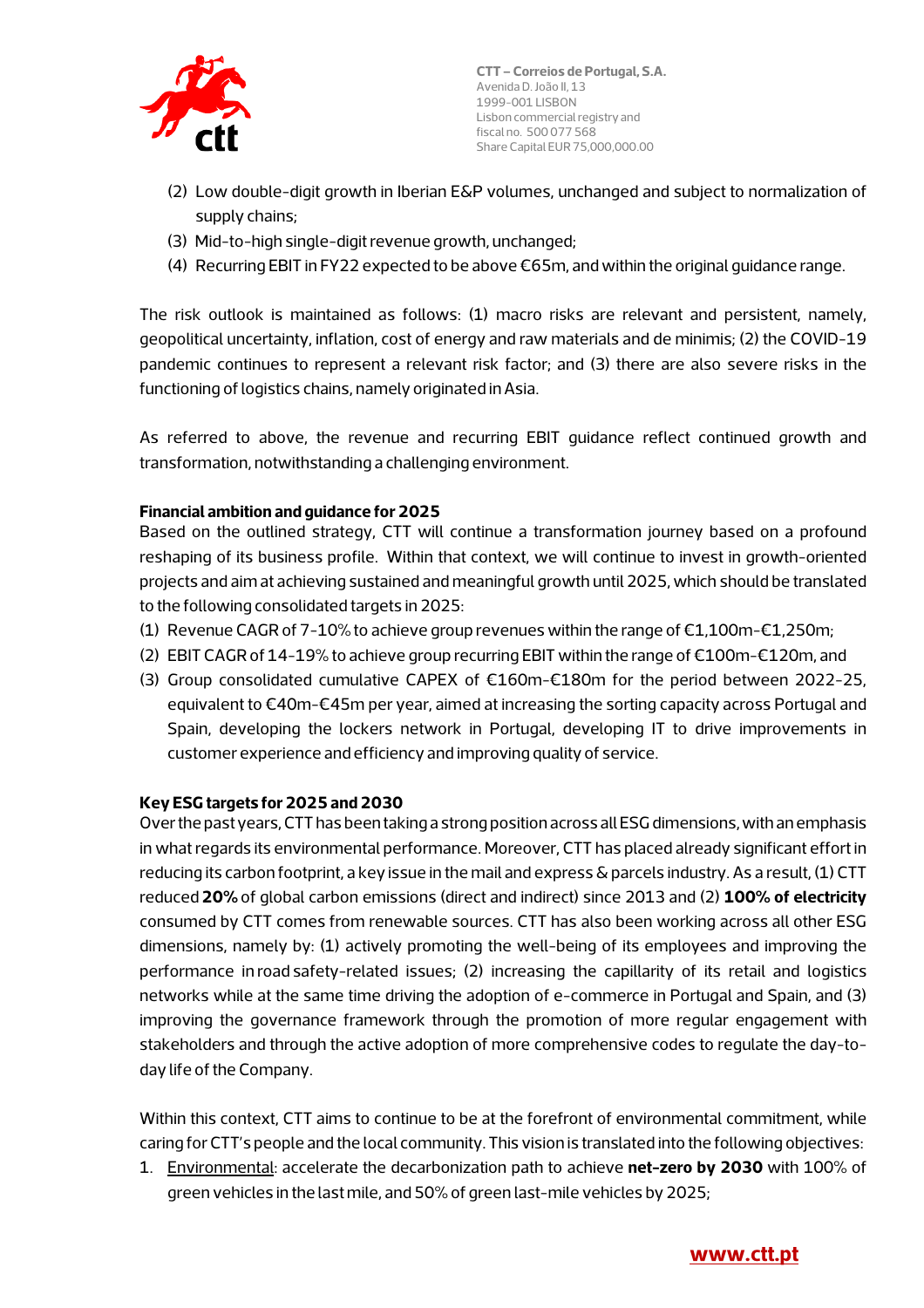

- 2. Social /Internal Caring people and diversity experience: (1) achieve **gender parity of top and midmanagement by 2025,** and (2) to become one of the top employers in Portugal by leveraging employee's centric culture as one of the key priorities;
- 3. Social /External Ambitious promotion of our local community: (1) enable **CTT employees to spend 3 days per year in volunteering and social programs** that lead to a positive impact on local communities and (2) ensure that 1% of EBIT is invested in social programs by 2025, and
- 4. Leading ESG operating model: introduce specific incentives linked to ESG goals to 50% of top and mid-management by 2025.

# **Financial Policy**

## Balance Sheet

Within a prudent and adequate management of its financial position, CTT establishes a financial framework that, assuming Banco CTT in equity consolidation, aims at maintaining net financial debt to  $EBITDA<sup>1</sup>$  below 2.5x.

## Use of cash

CTT also aims at balancing the use of cash through investment in organic growth and commitment to shareholder returns:

- 1. Cash flow to benefit from revenue growth, operating leverage namely in E&P;
	- a. No additional commitments to Banco CTT are envisaged;
- 2. CAPEX leans towards transformation and growth and offers management flexibility;
- 3. Recurrent shareholder remuneration to be covered by free cash flow;
- 4. Excess free cash flow to be enhanced by monetization of the asset pool, and
- 5. Excess free cash flow to be allocated in inorganic growth and used for opportunistic shareholder remuneration.

Regarding the monetization of its asset pool, CTT foresees the following potential short-term initiatives:

 $\bullet$  Banco CTT<sup>2</sup>: having received several offers for a strategic partnership to accelerate the growth potential of Banco CTT, CTT is considering (1) entering into a strategic partnership in Banco CTT, reserving capital increase to a potential partner in Banco CTT in exchange for a minority stake and devoting the proceeds to already identified new RoE accretive business initiatives, and (2) establishing an insurance distribution agreement with the potential partner, which will be of exclusive and long-term nature, covering life and non-life categories, and covering both CTT and Banco CTT retail networks.

 $^2$  Disclaimer: CTT has received several offers of interest to establish the strategic partnership and continues to make progress with potential interested parties. It is noted that no decision has been made in relation to the potential partnership and that there is no certainty as to whether ongoing conversations with interested parties will translate in the signing of the relevant transaction documentation. CTT will provide information in due time of any decisions that, as the case may be, might be made, when and in the manner required by law.



 $1$  Consolidated net debt including lease liabilities, assuming Banco CTT under equity method, compared with consolidated EBITDA assuming Banco CTT under equity method.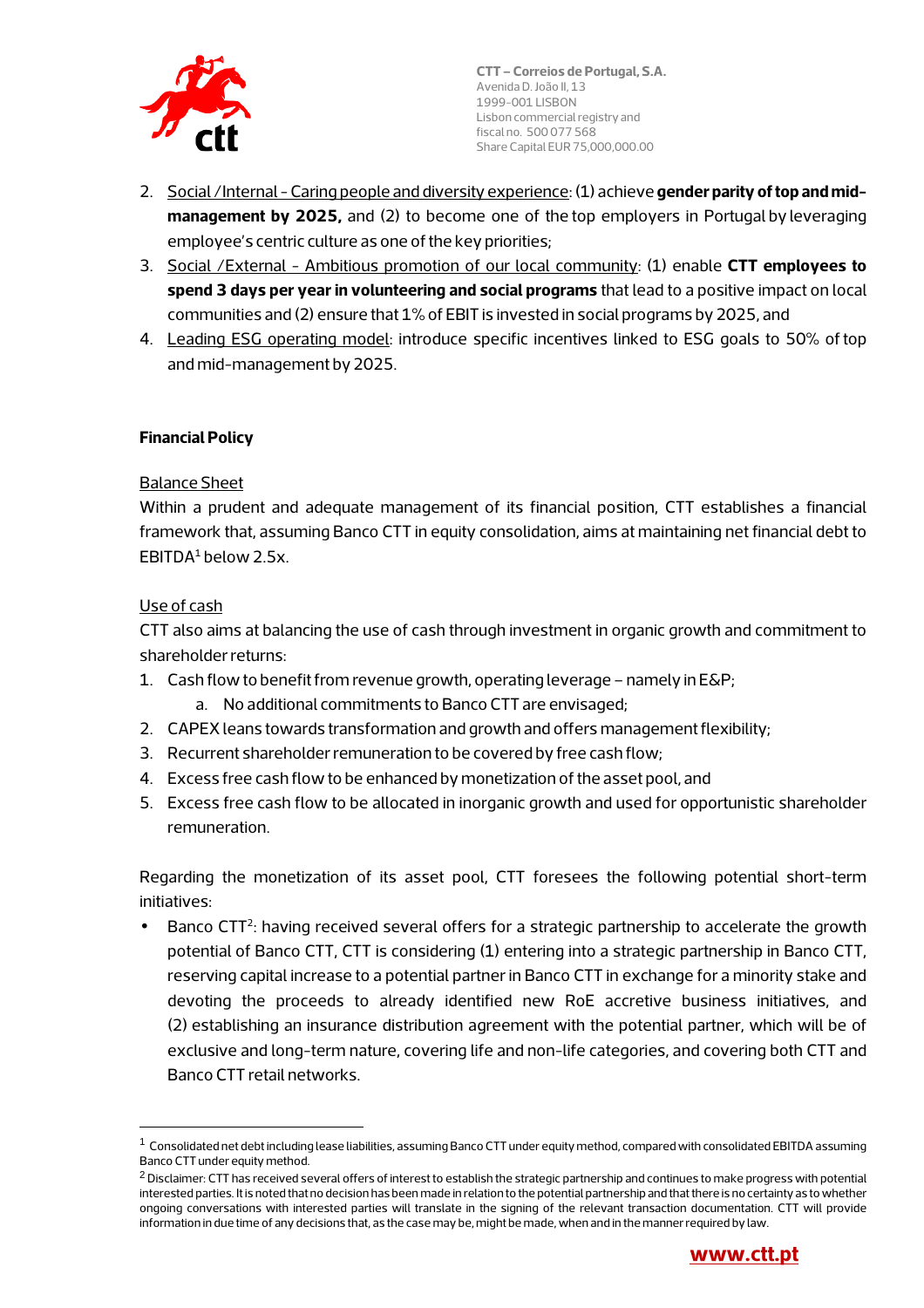

• Real Estate: as announced on the past 19 June, CTT aims to incorporate c. 400 assets in the new entity, both retail and operations, crystalizing its value, while optimizing the return of unused and vacant assets and creating a vehicle to fund the growth potential for future build-to-suit opportunities for CTT's operations. Against this backdrop: (1) the CTT asset portfolio will be incorporated in a new entity ("PropCo"), on which CTT will keep a majority shareholding, (2) the PropCo will be managed by an external Asset Manager, and (3) new investor(s) will enter, e.g. institutional investors and family offices, to take a minority position in the PropCo.

# Shareholder remuneration

CTT remains committed to improve shareholder remuneration while maintaining financial flexibility, subject to the following key principles: (1) enable CTT to continue to pursue its objectives of investing in business growth and to being a reference Iberian player in logistics and e-commerce; (2) ambition to implement an attractive shareholder remuneration policy, constituting an adequate source of income for its shareholders, and (3) combine recurrent, dividend-based, with opportunistic shareholder remuneration, based on SBB and subsequent cancellation of shares, that is within the content of specific market conditions.

Within this context, CTT announces that it targets to pay out between 35 and 50% of net profit in recurring dividends.

The dividend proposal is subject to market conditions, to a suitable financial and accounting context of CTT's balance sheet that enables such execution, and to the applicable legal and regulatory terms and conditions, besides other factors considered relevant by the Board of Directors at any given moment.

# **CTT pledges for 2022-25: Better, faster and greener**

Against, the backdrop of the above, CTT pledges:

- 1. To be the fastest-growing e-commerce player in Iberia;
- 2. To maximize share of wallet of business and commerce services of mail clients;
- 3. To achieve 11-13% ROTE in Banco CTT;
- 4. To emerge as the proximity services distribution platform of excellence;
- 5. To become a top employer through improved employee experience, diversity, inclusion, health and safety at the workplace
- 6. To become net-zero by 2030 with 100% of electric vehicles in the last mile, and
- 7. To optimally combine shareholder remuneration with the capacity to grow the business.

This information to the market and the general public is made under the terms and for the purposes of article 29-Q of the Portuguese Securities Code and other legislation in force in Portugal. It is also available on CTT website at:

https://www.ctt.pt/grupo-ctt/investidores/comunicados/index?language\_id=1.